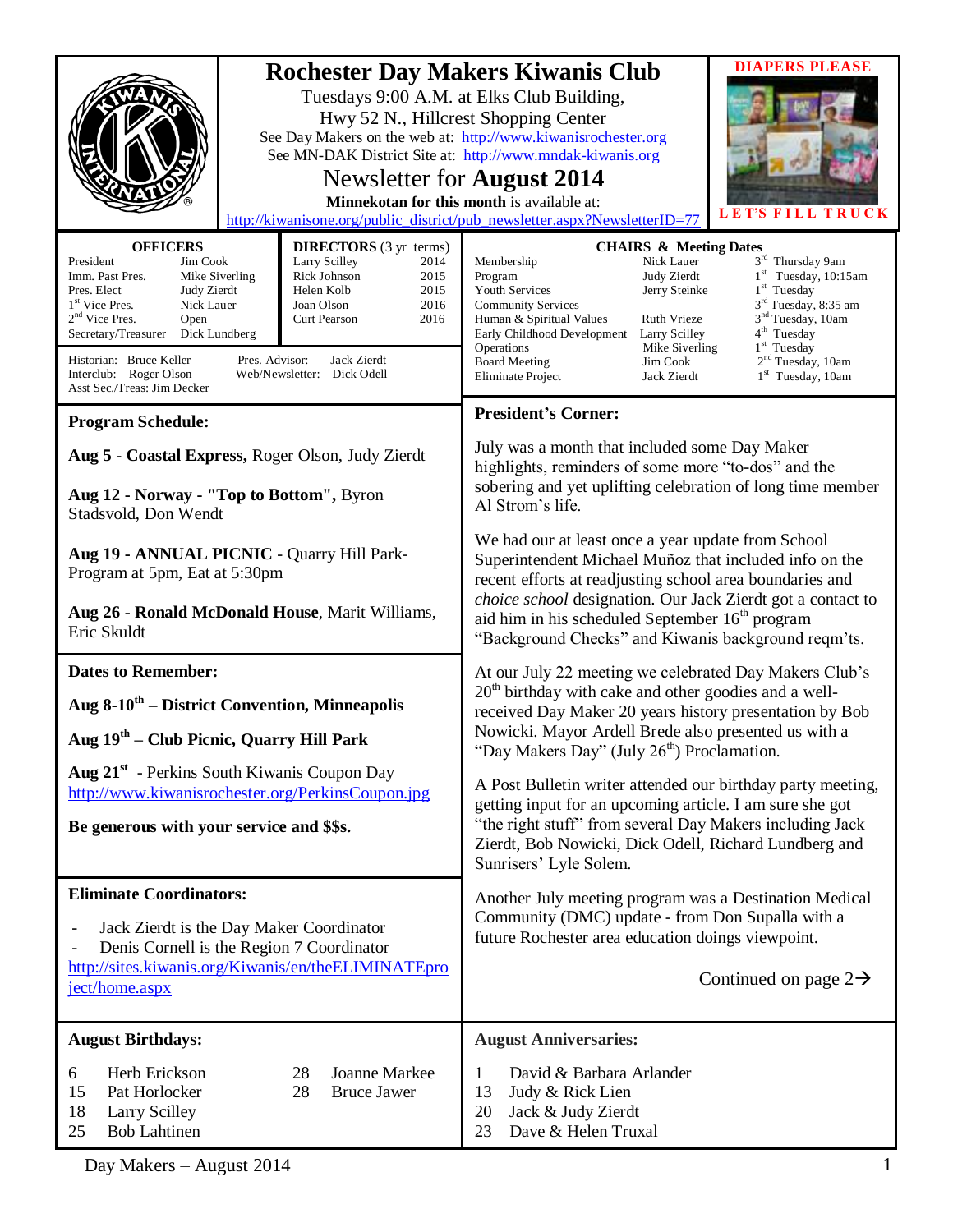| Secretary/Treasurer's Report - July 2014                                                                                                                                                                                                                                                  | Sec/Treasureer's Report: continued                                                                                                                                                                                                                                                                                                                                                                                                                                                                                                                                                                                                                                                                                                                                                                                                                                                                                                                                                                                                                                                                                                                                                                                                                                                                    |
|-------------------------------------------------------------------------------------------------------------------------------------------------------------------------------------------------------------------------------------------------------------------------------------------|-------------------------------------------------------------------------------------------------------------------------------------------------------------------------------------------------------------------------------------------------------------------------------------------------------------------------------------------------------------------------------------------------------------------------------------------------------------------------------------------------------------------------------------------------------------------------------------------------------------------------------------------------------------------------------------------------------------------------------------------------------------------------------------------------------------------------------------------------------------------------------------------------------------------------------------------------------------------------------------------------------------------------------------------------------------------------------------------------------------------------------------------------------------------------------------------------------------------------------------------------------------------------------------------------------|
| <b>Bank Balance 6/30/2014:</b><br>\$9,824.75<br>\$4,804.42<br><b>Administrative Account:</b><br>\$4,546.49                                                                                                                                                                                | Community Service – Ella will be asked to update the list<br>of service projects/descriptions.                                                                                                                                                                                                                                                                                                                                                                                                                                                                                                                                                                                                                                                                                                                                                                                                                                                                                                                                                                                                                                                                                                                                                                                                        |
| Service Account:<br>45.94<br><b>Bike Repair:</b><br>\$<br>$\mathbb{S}$<br>427.90<br><b>K-Family Funds</b>                                                                                                                                                                                 | Program- Programs are scheduled through August                                                                                                                                                                                                                                                                                                                                                                                                                                                                                                                                                                                                                                                                                                                                                                                                                                                                                                                                                                                                                                                                                                                                                                                                                                                        |
| Day Makers on leave: Don Cain, John Griffith, Judy<br>Lien                                                                                                                                                                                                                                | Public Relations- Working with the other local clubs on a<br>KTTC-TV advertisement.                                                                                                                                                                                                                                                                                                                                                                                                                                                                                                                                                                                                                                                                                                                                                                                                                                                                                                                                                                                                                                                                                                                                                                                                                   |
| June Service Hour Statistics: 1,156 hours by 49<br>members, 59% Participation.                                                                                                                                                                                                            | Human & Spiritual Values- A card was sent to Patti<br>Strom. There were many Day Makers at the Al Strom<br>funeral,                                                                                                                                                                                                                                                                                                                                                                                                                                                                                                                                                                                                                                                                                                                                                                                                                                                                                                                                                                                                                                                                                                                                                                                   |
| July 15, 2014 Board Meeting Summary:                                                                                                                                                                                                                                                      | ELIMINATE- Another Zeller is pending.                                                                                                                                                                                                                                                                                                                                                                                                                                                                                                                                                                                                                                                                                                                                                                                                                                                                                                                                                                                                                                                                                                                                                                                                                                                                 |
| Dick Odell, Lyle Solem (Sunrisers), and Bob Nowicki<br>are working with KTTC Television on the script for a<br>TV spot similar to the one the Lions Club is currently                                                                                                                     | Richard Lundberg, Secy/Treasurer                                                                                                                                                                                                                                                                                                                                                                                                                                                                                                                                                                                                                                                                                                                                                                                                                                                                                                                                                                                                                                                                                                                                                                                                                                                                      |
| running. No change in status since May board meeting.                                                                                                                                                                                                                                     | President's Corner:<br>Continued from p. 1                                                                                                                                                                                                                                                                                                                                                                                                                                                                                                                                                                                                                                                                                                                                                                                                                                                                                                                                                                                                                                                                                                                                                                                                                                                            |
| Kiwanis International is requiring that all Kiwanis<br>volunteers, who work with children, have documented<br>background checks. A PowerPoint will be presented to<br>our club during our September 16 <sup>th</sup> meeting. A list of<br>our club members who are working directly with | July 24 <sup>th</sup> several Day Makers attended three "interclub<br>meetings" in Red Wing. It was uplifting mingling with<br>other Kiwanians witnessing what other clubs are doing.                                                                                                                                                                                                                                                                                                                                                                                                                                                                                                                                                                                                                                                                                                                                                                                                                                                                                                                                                                                                                                                                                                                 |
| children will be needed. Training is being investigated.                                                                                                                                                                                                                                  | I would be remiss if I did not share what I know about the                                                                                                                                                                                                                                                                                                                                                                                                                                                                                                                                                                                                                                                                                                                                                                                                                                                                                                                                                                                                                                                                                                                                                                                                                                            |
| Oxbow Park will be proposed as a new service project<br>at a future board meeting.                                                                                                                                                                                                        | disappearance and re-appearance of an American Flag.<br>Based upon Elks Lodge building video camera footage an<br>unidentified individual returned a flag during the very<br>early hours of a July morning in time for our July 15 <sup>th</sup><br>meeting. Theoretically our flag had been used by a<br>patriotic thief who stole something from the Wong's Café<br>staff and then returned a flag. Note, however, with Mike<br>Siverling's assistance, we are continuing to use the new<br>flag purchased during the week we were without a flag!<br>Now, for upcoming August-based activities. Thanks to all<br>who brought-in United Way Running Start school supplies<br>in time for early August packaging for incoming students.<br>August $2nd$ , Kathy Davis' is again hosting a Day Makers<br>Garage Sale fund raiser at her home. Hopefully many of us<br>Day Makers assisted Kathy in making this 2014 sale<br>another success as was our 2013 Garage Sale.<br>August 8-10 is the MN-DAK District Convention<br>weekend being held in Minnetonka, MN. Day Makers<br>Jim Cook, Judy Zierdt and Dick Odell are attending<br>as delegates with Roger Olson and Joan Olson as<br>alternates. A few days remain to fill Dick's with<br>packages of sizes 3 through 5 disposable diapers to be |
| Nick Lauer is seeking a member to head the<br>Membership Committee.                                                                                                                                                                                                                       |                                                                                                                                                                                                                                                                                                                                                                                                                                                                                                                                                                                                                                                                                                                                                                                                                                                                                                                                                                                                                                                                                                                                                                                                                                                                                                       |
| The Membership Committee is continuing to follow-up<br>on a few members that are significantly behind in their<br>dues.                                                                                                                                                                   |                                                                                                                                                                                                                                                                                                                                                                                                                                                                                                                                                                                                                                                                                                                                                                                                                                                                                                                                                                                                                                                                                                                                                                                                                                                                                                       |
| The board reviewed the list of officers, board positions,<br>committee chairs, SLP Representatives, and other<br>positions required for the 2014/2015 Kiwanis year.<br>Most of the positions are now filled.                                                                              |                                                                                                                                                                                                                                                                                                                                                                                                                                                                                                                                                                                                                                                                                                                                                                                                                                                                                                                                                                                                                                                                                                                                                                                                                                                                                                       |
| <b>COMMITTEE REPORTS</b>                                                                                                                                                                                                                                                                  |                                                                                                                                                                                                                                                                                                                                                                                                                                                                                                                                                                                                                                                                                                                                                                                                                                                                                                                                                                                                                                                                                                                                                                                                                                                                                                       |
| Membership – The committee is polling our inactive<br>members to determine if they wish to continue their<br>membership into the new Kiwanis year.                                                                                                                                        |                                                                                                                                                                                                                                                                                                                                                                                                                                                                                                                                                                                                                                                                                                                                                                                                                                                                                                                                                                                                                                                                                                                                                                                                                                                                                                       |
| Continued Next Column $\rightarrow$                                                                                                                                                                                                                                                       |                                                                                                                                                                                                                                                                                                                                                                                                                                                                                                                                                                                                                                                                                                                                                                                                                                                                                                                                                                                                                                                                                                                                                                                                                                                                                                       |
| <b>Kiwanis Mission Statement:</b>                                                                                                                                                                                                                                                         |                                                                                                                                                                                                                                                                                                                                                                                                                                                                                                                                                                                                                                                                                                                                                                                                                                                                                                                                                                                                                                                                                                                                                                                                                                                                                                       |
| Kiwanis is a global organization of volunteers<br>dedicated to <i>improving</i> the world one child and one<br>community at a time.                                                                                                                                                       | distributed by convention leaders to the Greater<br>Minneapolis Crisis Nursery during the convention.<br>Continued on page 3. $\rightarrow$                                                                                                                                                                                                                                                                                                                                                                                                                                                                                                                                                                                                                                                                                                                                                                                                                                                                                                                                                                                                                                                                                                                                                           |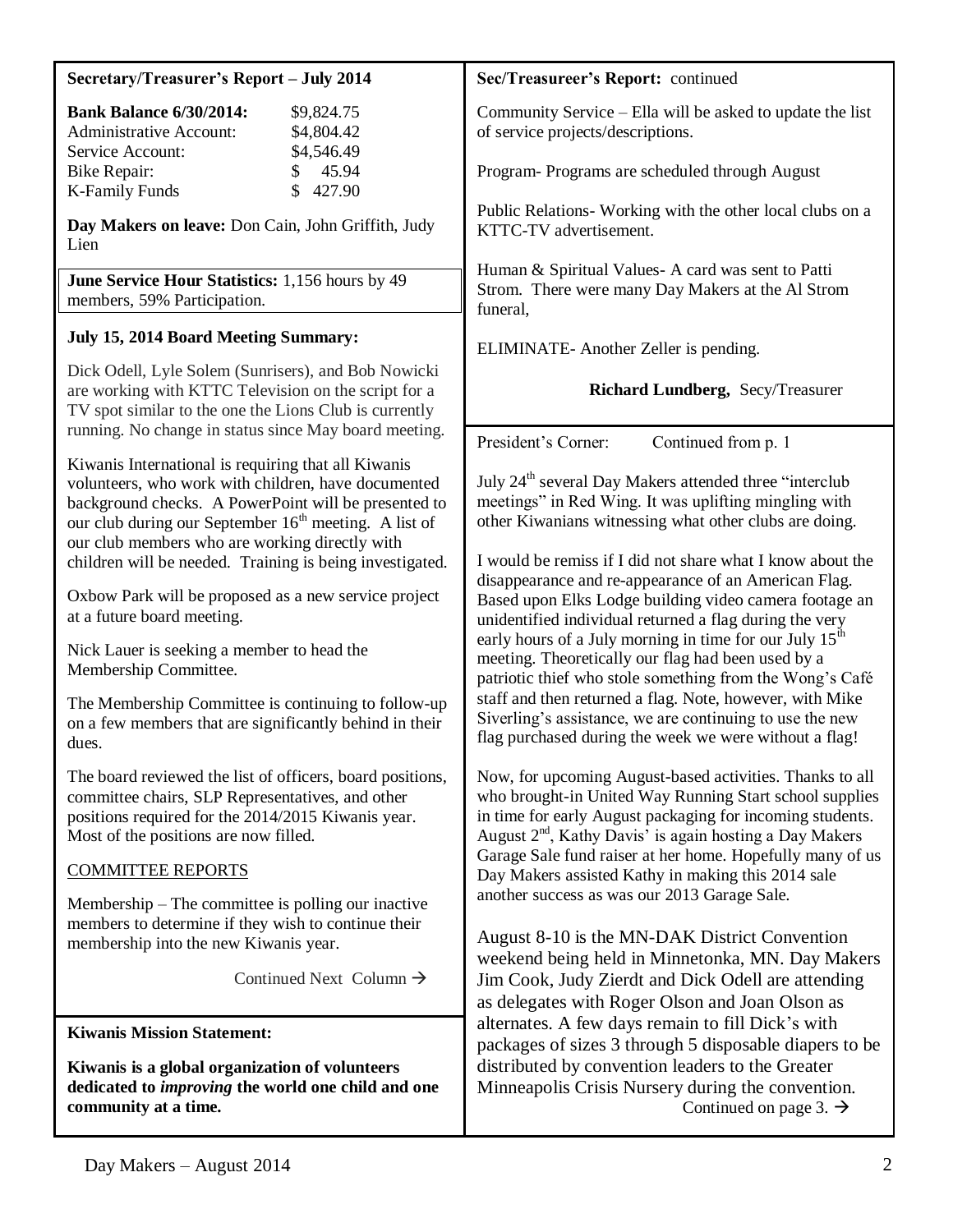## **One Who Helped Make a Difference:**

Congratulations to Day Maker Al Southwick who decided he might be able to help make a difference by participating in a 220 mile bike ride to raise money for A Cure for Multiple Sclerosis. The event raised over \$650,000 ….and Al got a lot of good exercise.



Nice going Al….we love your medal and your support.

Bike MS: TRAM Ride is a fully supported, week-long journey that took place July 13-18, 2014, and covered approximately 280 miles from Pipestone to Welch Village, Minn., with festive overnights and activities along the route. Al is on the right standing next to his bike with his red ribbon medal hanging on handlebars.



President's Corner: Continued from page 2

Please bring your diapers to the Aug  $5<sup>th</sup>$  meeting.

It is time to get ourselves "psyched up" to have good food and fellowship at our August  $19<sup>th</sup>$  Day Maker picnic at Quarry Hill Park. Make sure you sign up on Ella VanLaningham's clipboard to enjoy a great Day Maker evening.

I end this article with yet another request for one or more Day Makers to chair or co-chair our 2014-2015 Membership committee.

> **Jim Cook,** 2013-1014 Day Makers President

## **MN-Dak District Convention:** Aug 8-10<sup>th</sup>

Dear Kiwanians,

This month will find many of us enjoying our Minnesota Dakotas District Convention in Minnetonka. I want to remind you that it is not too late for you to be a part of all the learning, fun, and fellowship that our convention has to offer! All first time attendees will be recognized as well as a special treat for the clubs who send a full delegation of members (three) to the convention. I am looking forward to making new friends as well as reconnecting with friends from before. Please consider joining many other Kiwanis members at the Convention!

We would enjoy learning about your club's activities. I can promise you a great keynote speaker, great entertainment, great forums, great food, great service opportunities, and great fun! I hope to see you in one week in Minnetonka!

With Kiwanis warmth, Judie Rosendahl Governor, Minnesota Dakotas District

PS: Great venue and great rates at SW Marriott.

## **Summer Finally Arrives:**

Take a child to the pool and watch them really have fun but watch out when they learn how to do the famous "cannon ball" dive or you are going to get wet !!!



 **Grandpa Dick Odell**

**We Care Month – Zeller Fellowship**

**August**